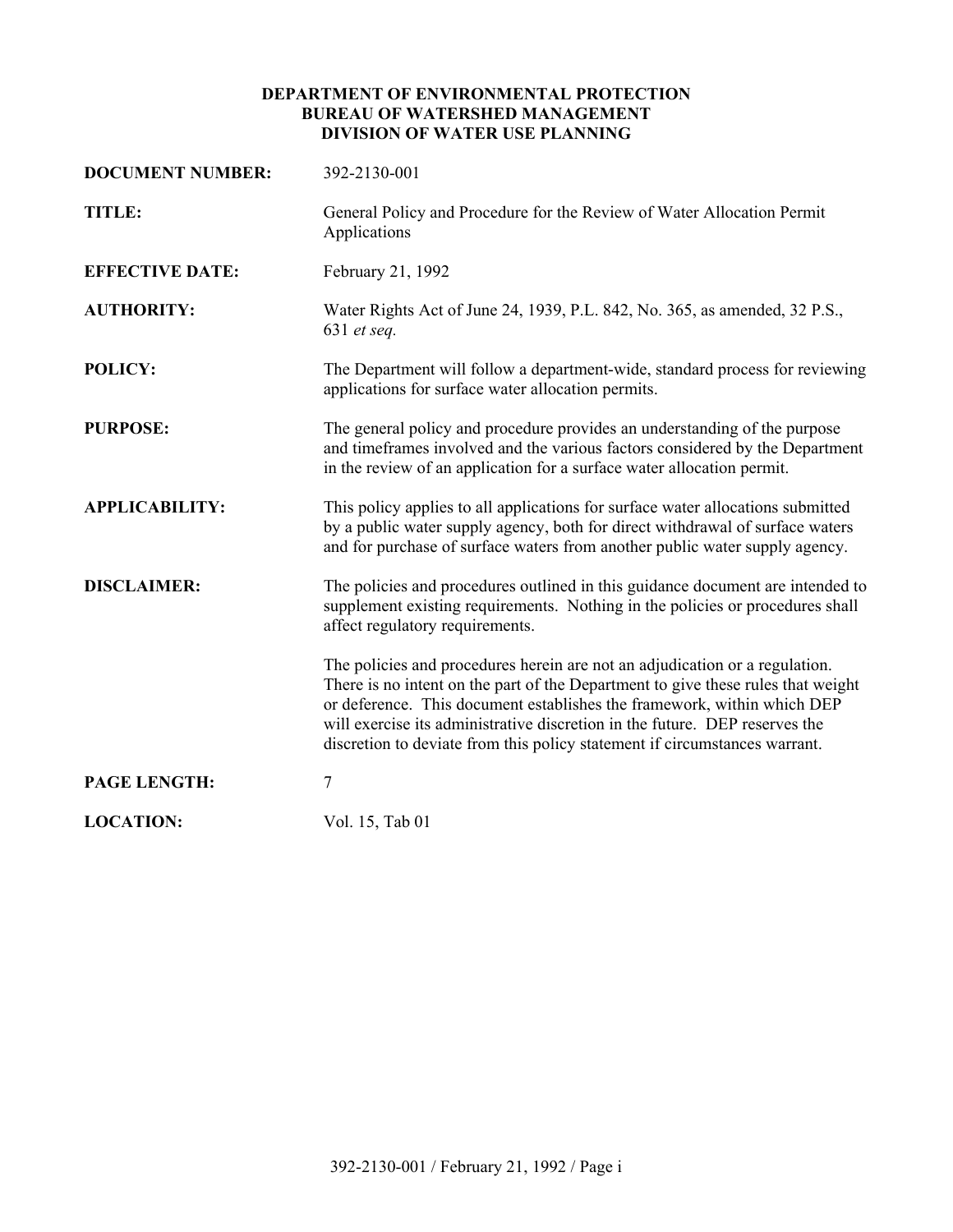# TECHNICAL GUIDANCE:

### Review of Application for Completeness

Upon receipt of an application, the Department will review it for completeness and accuracy of the information provided. The Department will accept an application if all items in the application have been completed and necessary or required documentation is provided. Generally, if any item is incomplete or if the necessary or required documentation has not been provided, the Department will return the application to the applicant. In either case, at this time the Department will also inform the applicant of any potential problems or inconsistencies discovered in the completeness review.

#### Transmittal of Application for Review

Once the Department has determined that an application can be accepted for review, necessary documents will be prepared for the transmittal of the application form and pertinent documentation to review agencies. For applications involving the direct withdrawal of water from a stream, the Department will forward copies of the application to the appropriate Departmental Regional Office serving the county of the applicant's main service area. The Regional Office will be asked to have representatives of the Bureau of Water Supply and Community Health and Bureau of Water Quality Management review the application for any potential adverse impacts related to their respective program areas which may result from the requested allocation. The Bureau of Water Supply and Community Health is responsible for the approval of a source for public water supply use and for the permitting of the actual facilities used in the operation of the water system; these permits are for approval of the source from a quality standpoint only, to insure compliance with the Safe Drinking Water regulations. The Bureau of Water Quality Management is responsible for determining if the withdrawal will result in any adverse water quality impacts downstream of the proposed taking point. They also review the application to determine if there are any potential adverse water quality impacts at the point-of-discharge of the water that has been delivered for use in the water supply system. Other agencies contacted for comments include the Department's Bureau of Dams, Waterways and Wetlands Management, the Pennsylvania Fish and Boat Commission, the Department's Bureau of Forestry (if the project is located on state forest land), the Pennsylvania Game Commission (if the project is located on state game lands), the appropriate county and/or regional planning commission, the respective river basin commission (if the project is located in either the Delaware, Susquehanna or Potomac River basins), the Army Corps of Engineers (if the project is located on a stream they consider navigable), any downstream water users that have been identified in the application, and any other persons who the Department determines may have an interest in the application. Notice of the application is published in the Pennsylvania Bulletin and the general public is given a 15-day comment period in which to file a statement either for or against the proposed withdrawal.

For applications for subsidiary water allocation permits, only the Department's Regional Office, the appropriate county and/or regional planning commission, the respective basin commission, and the water supplier providing the water supply will be contacted for comments. The water supplier providing the water supply will be informed that the allocation to be granted will be offset in its allocation and no new allocation will be granted to the supplier without application. Notice will also appear in the Pennsylvania Bulletin.

While the application is in the comment period, the Department will conduct a preliminary review of data to determine any potential problems or inconsistencies in the data provided. Any comments received which are adverse or express concerns which the Department should investigate will be included in the analysis of the application. Not all comments received by the Department are within the purview of the Department's determination on a water allocation permit application. For instance, if an applicant has proposed a particular source of water supply and the Department has received no adverse comments and can foresee no adverse environmental impacts which may result from the requested allocation, the Department will generally not require studies of possible alternative sources.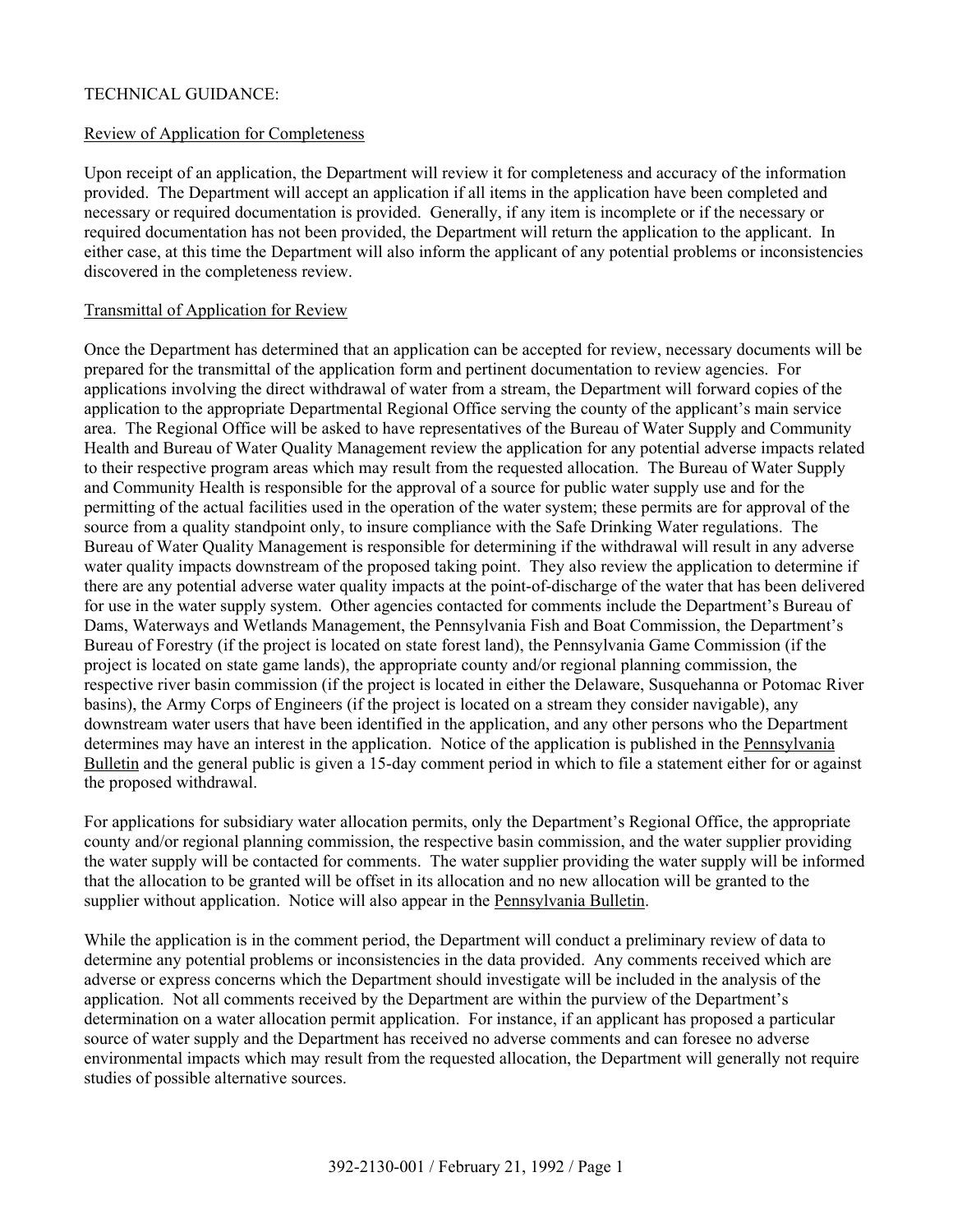## Application Review Procedures

Section 7 of the Water Rights Act of June 24, 1939 outlines the duties of the Department to investigate water allocation requests, consider conflicts of interest, and to give approval. Approval of the requested allocation is given where it is determined that the:

- 1. Proposed new source of supply will not conflict with the water rights held by any other public water supply agency;
- 2. Water and water rights proposed are reasonably necessary for the present purposes and future needs of the public water supplier making application;
- 3. Taking of said water or exercise of water rights will not interfere with navigation;
- 4. Taking of said water or exercise of water rights will not interfere with public safety; and
- 5. Taking of said water or exercise of water rights will not cause substantial injury to the **Commonwealth**

In cases of apparent conflicts of interest, the Department's investigation considers the extent of conservation development and use of the existing sources of water to the best advantage. All reviews include these determinations in addition to examination of any other areas that may be of concern.

### Population and Water Use

In determining the present and projected needs, the Department will review population projections and historical water use. The population projections provided by the applicant will be reviewed to determine if they are reasonable and consistent with the Department's own projections. The Department maintains statewide municipal population projections spanning 50 years into the future, which are used in the Department's water quality and water quantity planning and management programs. Where there are inconsistencies, the applicant will be required to demonstrate why its population projections are more appropriate. Such justification may be special knowledge of anticipated growth in a particular area, or other factors. In determining the percent of the municipality served, the Department will determine if any other public water supply agency provides service to the municipality, and the likelihood of the applicant extending service to the specified percentage of the municipality. Generally, a table will be prepared within the report, showing a comparison between the Department's and applicant's projections. In cases where there is little difference in the total allocation needed (less than 5 percent or 0.5 mgd, whichever is less), the Department may accept the applicant's projections.

The water use of the applicant will be reviewed to determine if there has been a consistent increase in total water use over the last ten years and to determine if it is reasonable, based on the system and its customer mix. Any discrepancies between the data provided in the application and data contained in the company's Annual Water Supply Reports that are filed yearly with the Department will be reviewed and corrections or clarifications will be requested as appropriate. The Department will discuss the resolution of any discrepancies. The Department will review the applicant's average daily water use, peak day water use, and the peak to average ratio. Any inconsistencies in the data will be reviewed to determine the cause of the inconsistency.

The water use of the applicant will be analyzed by customer classification. Part of the analysis will include a review of the total system per capita daily usage and the residential per capita daily use. Residential per capita usage greater than 70 gallons per capita per day (gpcd) will be reviewed to determine the reason for the high per capita use. Any special cases such as large industrial use or resales to bulk water supply agencies or unusually high systemwide gpcd's will be reviewed as appropriate. This data will also be reviewed for discrepancies with the Annual Water Supply Reports provided to the Department.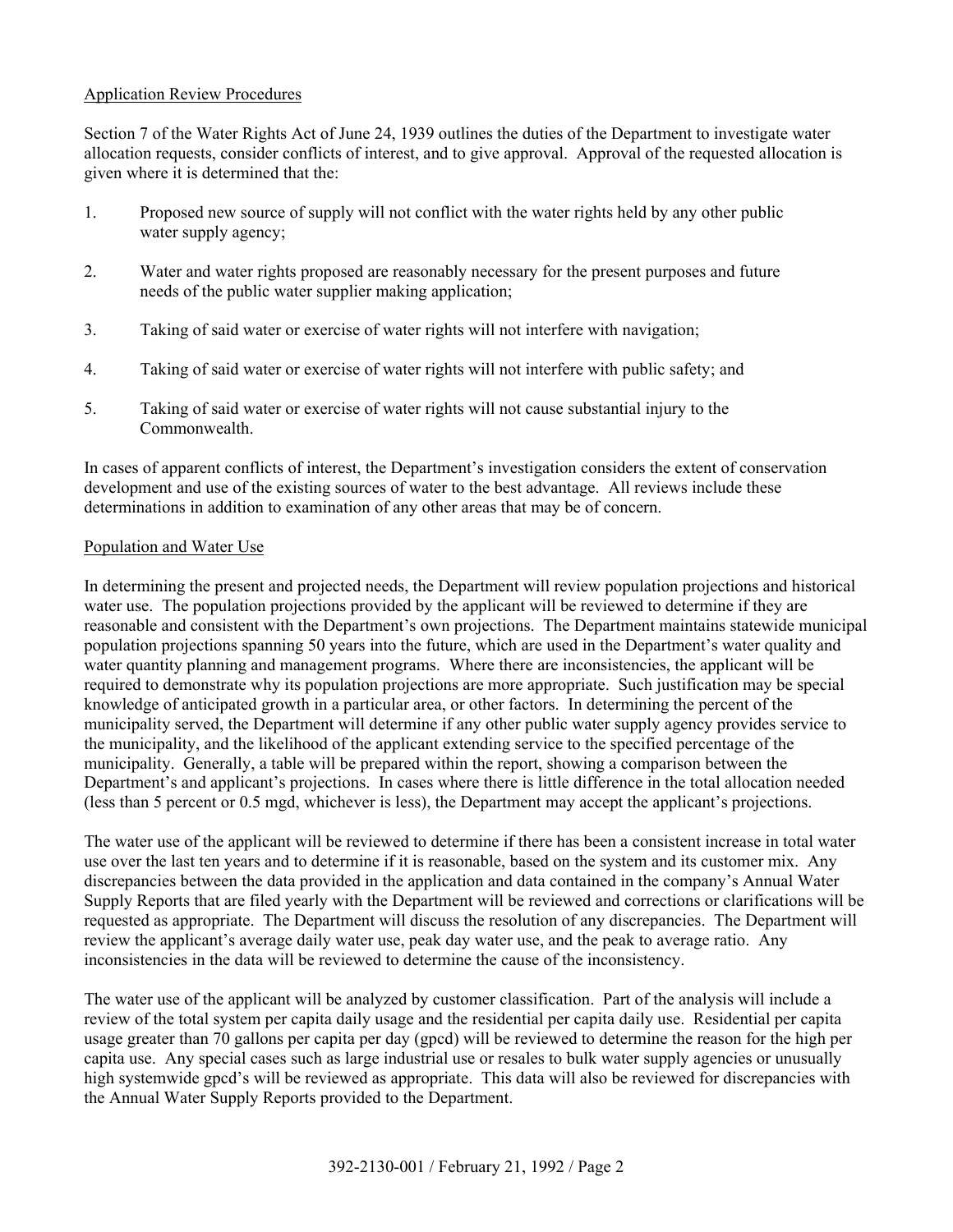Once the residential and total system gpcd's have been computed, they will be used along with the population projections to determine reasonable needs of the applicant within the projected future (generally a twenty- to thirty-year period). The report will contain a comparison between the applicant's projections and the Department's projections for 10-, 20-, and 30-year periods, if appropriate.

If an applicant has a high percentage of unaccounted-for water, an explanation of the reason for the high unaccounted-for water will be requested. If it appears that it is due to extreme levels of leakage and loss, the applicant may be given a water allocation of a given magnitude conditioned upon correcting the problem within a given timeframe. Usually, the allocation after 5 years may be reduced to a future need for the remainder of the permit with consideration of a maximum of 20 percent unaccounted-for water use allowance.

Applications for subsidiary allocation, in addition to the regular review, will require the review, if appropriate, of the supplying water supplier's water allocation permit. The seller's permit will be reviewed to determine the among granted, the period considered in granting the allocation, the remaining life of the allocation permit, the area considered to be served by the seller at the time the application was filed, and the present area served. An analysis will be conducted to determine whether granting the allocation would cause the supplier to exceed its allocation. In cases where there are problems identified, the seller and applicant will be informed of the problem.

The water use of the applicant will also be reviewed for water conservation possibilities. Applicants for water allocation whose total average daily withdrawal is greater than 1.0 million gallons per day (mgd) in the Delaware River Basin have specific requirements with respect to water conservation programs. All applicants for water allocation in the Susquehanna River Basin have water conservation requirements. The applicant's water conservation programs will be reviewed to determine compliance with the Delaware River Basin Commission's Resolution No. 81-9 and the Susquehanna River Basin Commission's Water Conservation Policy and Standards contained in Section 803.63 of their Regulations and Procedures for the Review of Projects, if appropriate.

If the applicant's customer connections are unmetered, the Department may require the adoption and implementation of a plan to meter the unmetered connections. Applicants in the Delaware River Basin that serve or will serve more than 250 customer connections or supply water in excess of 100,000 gallons per day (gpd) will be required to demonstrate that a program is in place for metering all new connections in compliance with the Delaware River Basin Commission's Resolution No. 73-1.

# Water Supply

Applicants for a new source of supply or increased allocation may be required to explain what other alternatives were considered and why the alternative chosen is preferred. Any serious discrepancies in the hydrological analysis will be reconciled.

The capacity of the applicant's water supply sources will be reviewed to determine the supply of water available to the applicant during drought periods. Reservoir yield analysis will generally be based upon the procedures described in the Department's Bulletin No. 7 - Long Duration Low Flow. The safe yield of the reservoir will be evaluated to determine the capability of providing a conservation release. Generally, if no release is presently required, a release may be calculated based upon the State Water Plan - Planning Principles formula, modified to consider the amount of allocation requested and the storage required to support it. The release will be calculated based on the storage required to support the allocation and release. This method is referred to as the draft rate method for calculating releases. If the stream is a Special Protection water, the Department will require seasonal conservation releases. If there is an existing release requirement, the Department will determine the ability of the reservoir to provide for the existing release requirement and, if appropriate, may adjust the amount of release. The reservoir yield analysis will also include any potential changes in available storage as a result of dam safety requirements.

The yield of a river intake will generally be reviewed based upon an appropriate reference gage which provides for the analysis of the  $Q_{7-10}$  and  $Q_{7-50}$  low flow. If there are miscellaneous measurements at a nearby gaging station which may be correlated to a long-term reference gaging station, the Department will attempt to review the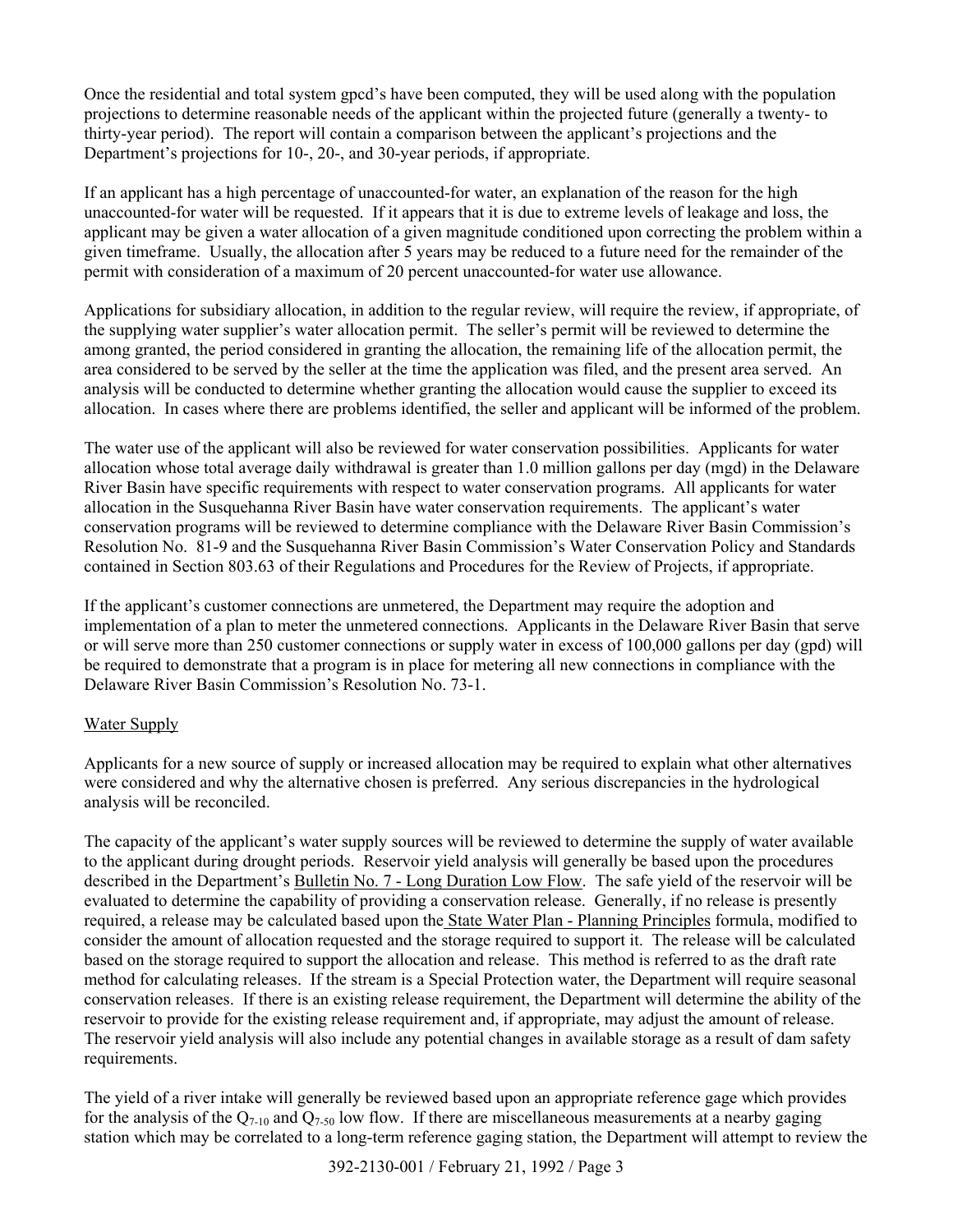application based upon a regression analysis of this data. Generally, a passby flow requirement at least equal to the  $Q_{7-10}$  flow at the intake will be required. The draft rate method will be used to determine the appropriate level of passby flow. The report will contain a discussion of the passby flow and the reasons and methods for its determination.

It should be noted that conservation releases and passby flows are also determined in consultation with the Pennsylvania Fish and Boat Commission.

Springs are reviewed to determine the yield capability of the spring. The applicant's other sources will also be included in the review to determine the total system supply capability. The other sources may include wells and interconnections. Interconnections will be reviewed to determine if a subsidiary water allocation permit is required and to determine the actual contractual and hydraulic limitations on the transfer of water.

Generally, springs and river intake allocations will be based upon a maximum daily withdrawal. Reservoir allocations will be based upon an average daily withdrawal, unless the reservoir is so small that it is essentially a river intake. In some instances, the Department may impose a maximum daily withdrawal limit on reservoirs. No specific criteria has been developed for determining the maximum daily withdrawal to be permitted from reservoirs; however, it will generally not be greater than average daily flow at the reservoir site with consideration for the critical duration of drawdown on the reservoir. Where the permitted withdrawals from each of the applicant's sources will exceed the actual needs of the water supply system, the Department will consider the imposition of average daily and/or maximum daily withdrawal limits.

The Department's Bureau of Water Supply and Community Health - Drinking Water Management Division will be requested to make a determination of the potability of a proposed new source of water supply. No new source of surface water supply will receive an allocation unless the applicant has provided sufficient information to the Bureau for a determination of potability with or without specific treatment requirements.

Treated water storage will be reviewed to determine its adequacy. An applicant will be expected to have minimum treated water storage equal to an average day's demand unless sufficient raw water storage exists to offset the deficiency.

Intrabasin and interbasin transfer analysis will be conducted to determine the location of the return flows and any instream needs and downstream requirements below the withdrawal and/or discharge points. The Department will rely on information contained in the application and any comments received from its Bureau of Water Quality Management, the Pennsylvania Fish and Boat Commission, or other interested parties for the determination of any impacts on downstream water users or instream needs.

If, during the review of the water supply sources, it is determined that all combined sources of supply to the system (surface water and ground water) are inadequate to meet current average daily and/or peak daily demand, the Department will require the initiation of a study by the applicant to find and develop additional sources of supply. If it is determined that the sources are inadequate to meet future average and/or peak daily demands, the applicant will be advised of the potential problem.

Although a strict mathematical interpretation between population and water use may indicate a particular level of need by the applicant, the Department reserves the right to determine a specific level of allocation to be granted to the applicant. In cases where insufficient data exists to make a determination and the applicant and/or consultant have provided the best available information, the Department reserves the right to make the best technical judgment of withdrawals, use or need in the applicant's system.

The life of water allocation permits will generally be for a period of 25 years, unless there are circumstances in a particular permit application which require issuing a permit for a shorter period of time. Subsidiary water allocation permit life will generally be tied to the life of the contract between the seller and purchaser of water, but in no event will it be greater than the life of the water allocation permit held by the seller for the surface water